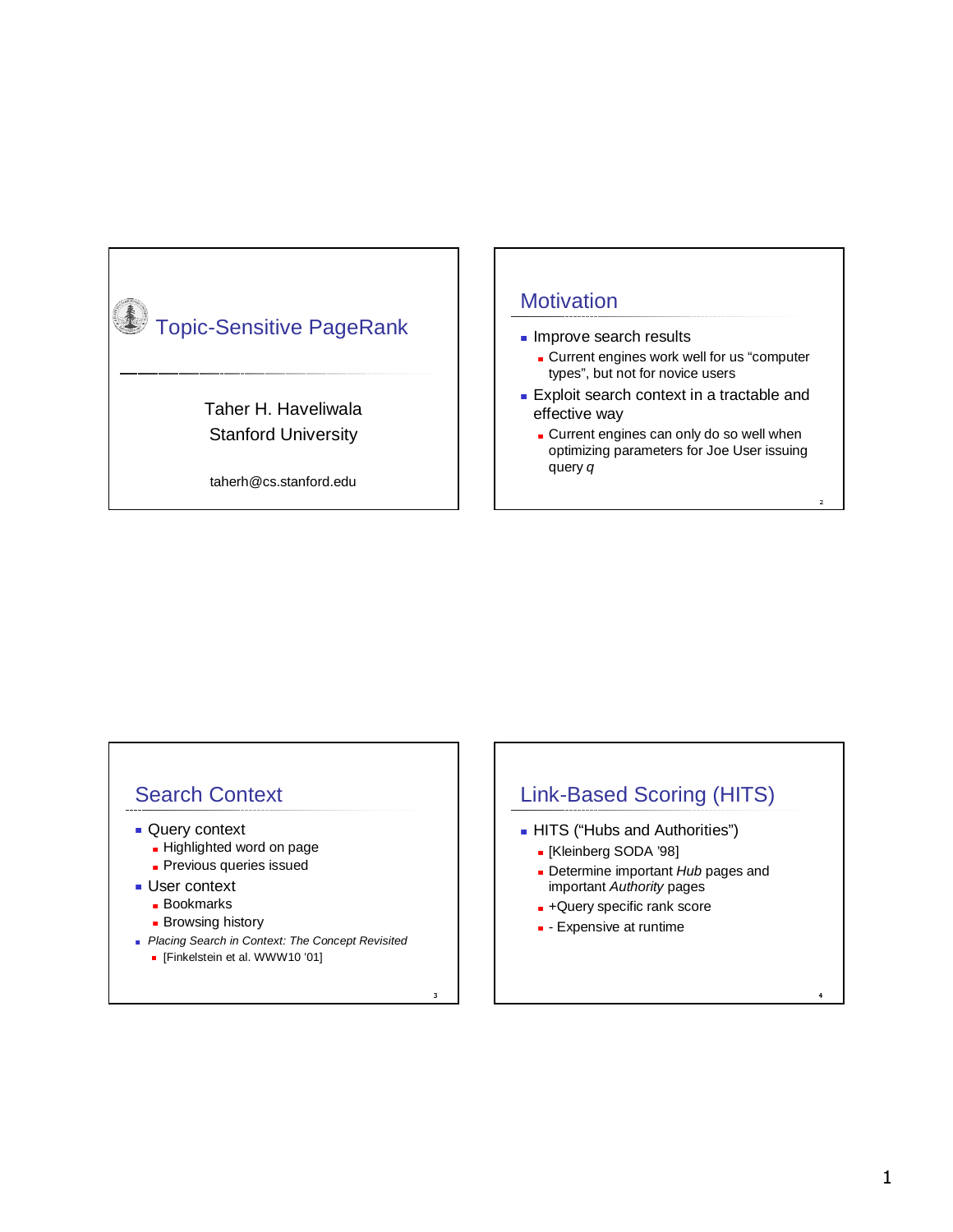# Link-Based Scoring (PageRank)

- PageRank
	- **.** [Page et al. '98]
	- **Assigns a-priori "importance" estimates to** pages
	- **D** Query independent rank score
	- **+ Inexpensive at runtime**
- Algorithm has hooks for "personalization"

. .

#### Original PageRank



#### Topic-Sensitive PageRank

- Assigns *multiple* a-priori "importance" estimates to pages
- One PageRank score per basis topic
	- + Query specific rank score
	- **H** + Make use of context
	- **+** Inexpensive at runtime
- Related approach: one score per query word was considered in [Richardson, Domingos NIPS '02] (builds on [Rafiei, Mendelzon WWW '00])

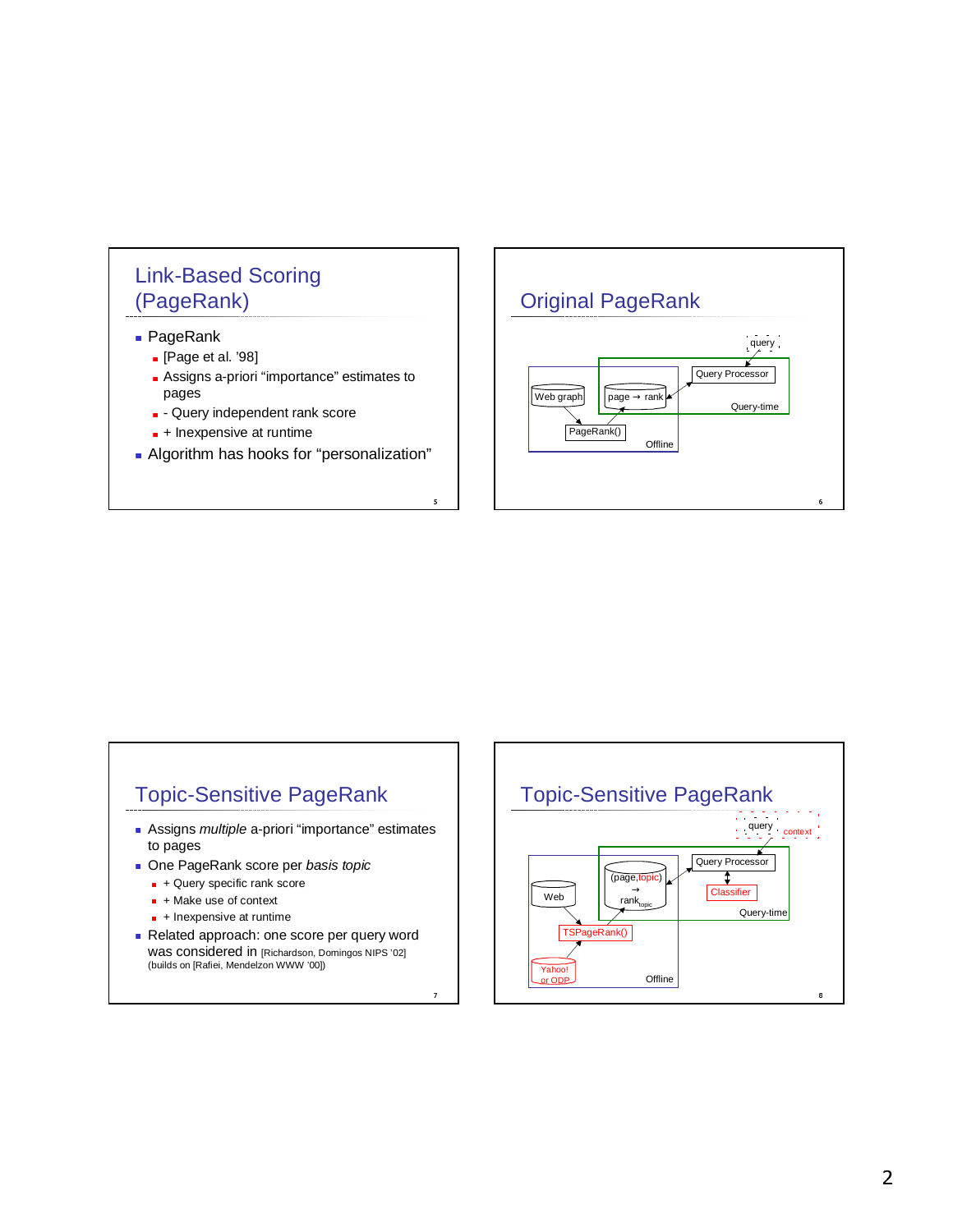

- "Page is important if many important pages point to it"
	- Many pages point to Yahoo!, so it is "important"
	- Because Yahoo! is important, anyone it prominently points to is "important"

. .

#### PageRank Diagram





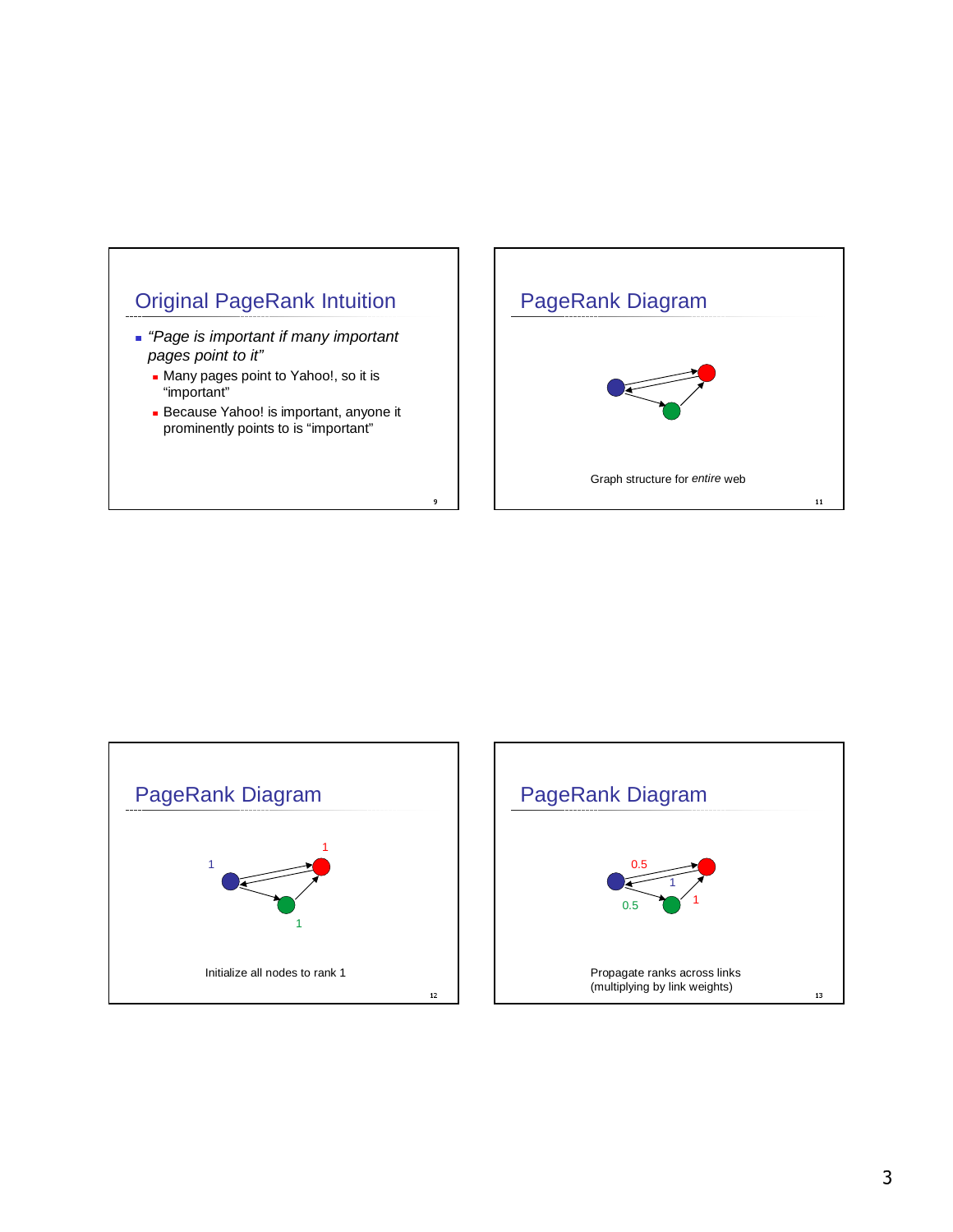





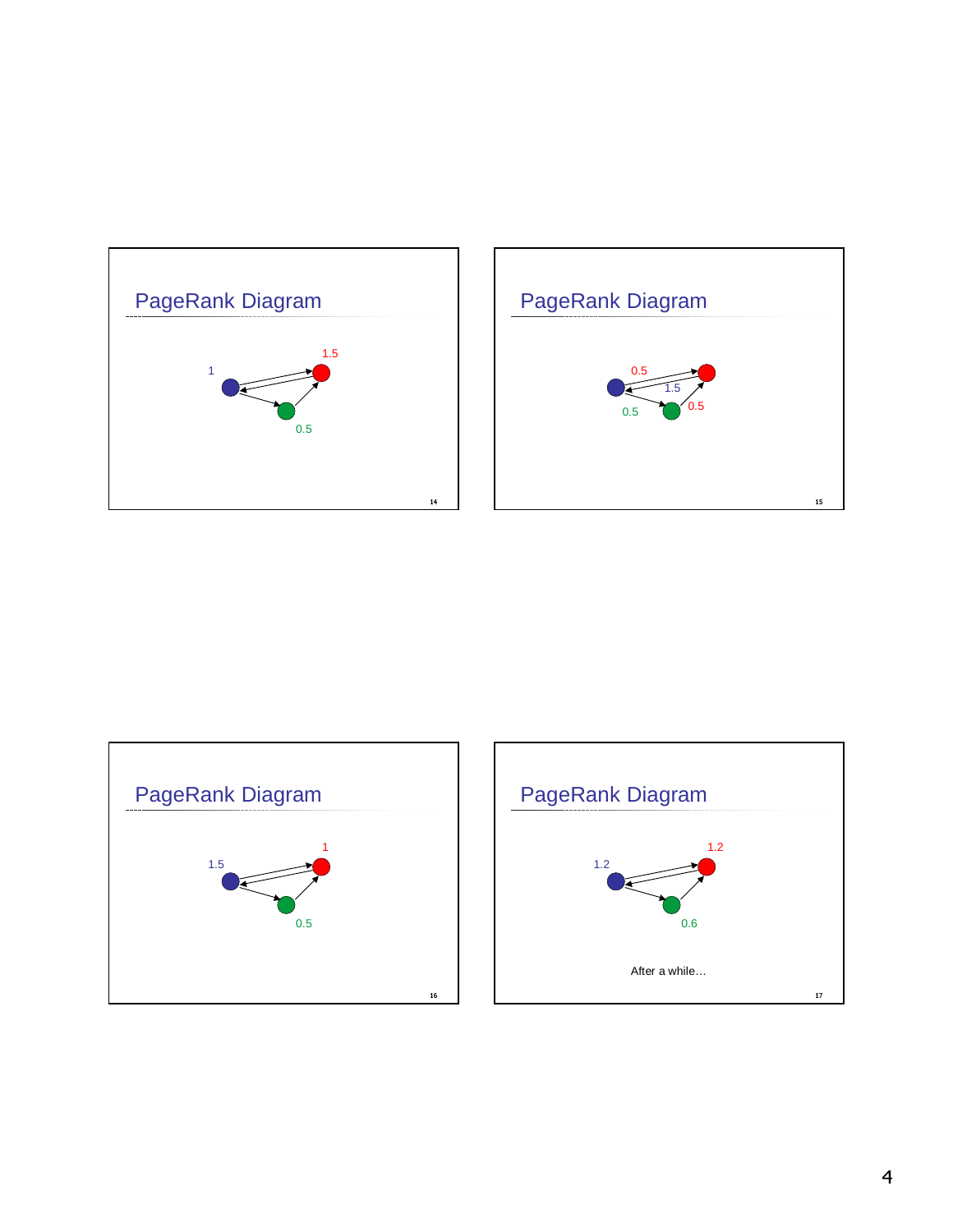

- Input
- Web graph G
- Output
	- Rank vector **r** : (page → page importance)

-

**r** =  $PR(G)$ 

# Influencing the Computation

- **Uninfluenced:** "Page is important if many important pages point to it."
- **Influenced:** "Page is important if many important pages point to it, and btw, the following are by definition important pages."



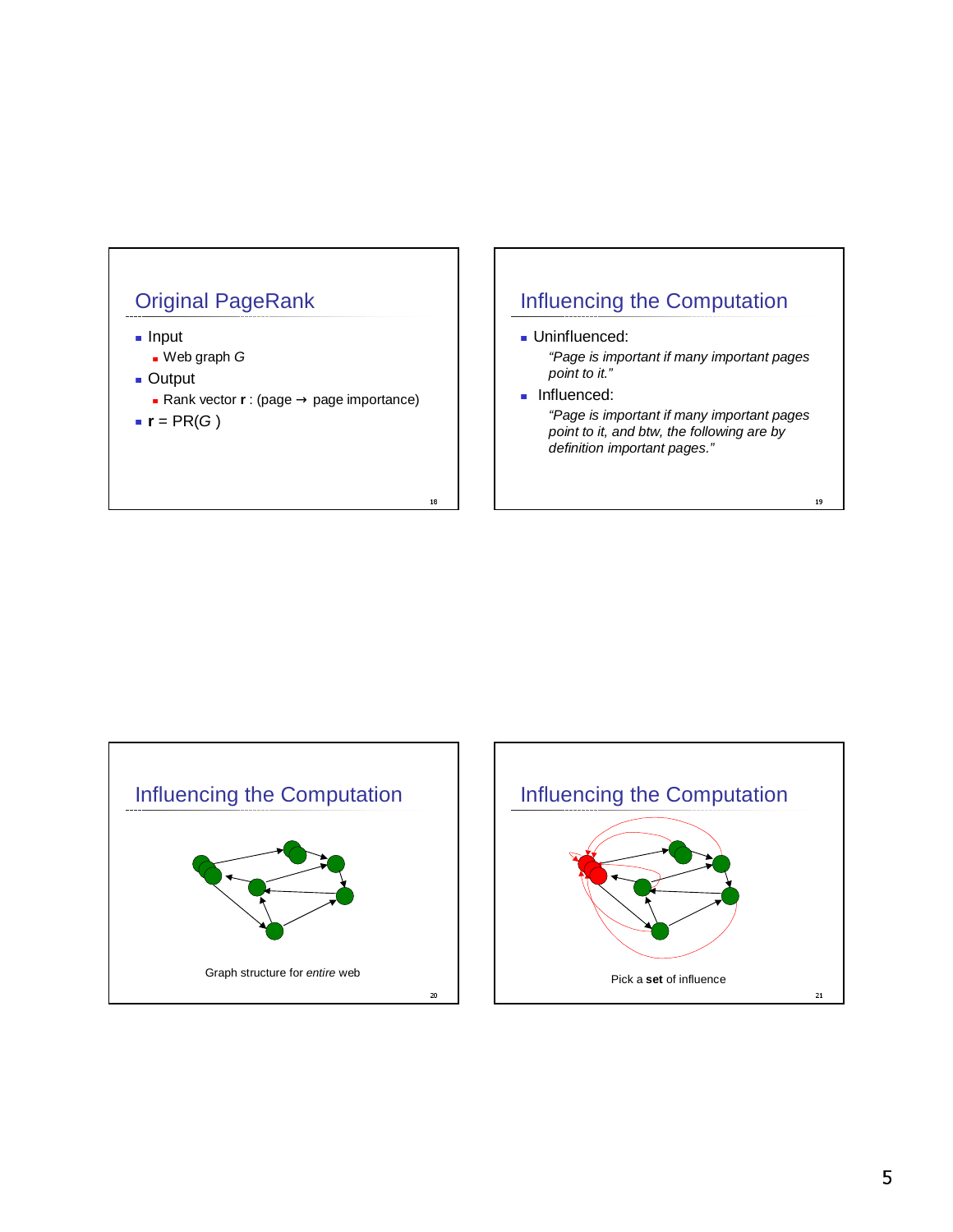





- Goal: Generate *multiple* a-priori estimates of page importance, each score providing an importance estimate with respect to a topic
- Use the Open Directory as a source of representative basis topics (i.e., use ODP pages to form a set of influence vectors **v<sup>j</sup>** )
- **Offline preprocessing step, just as with ordinary** PageRank

24

 $\odot$ 

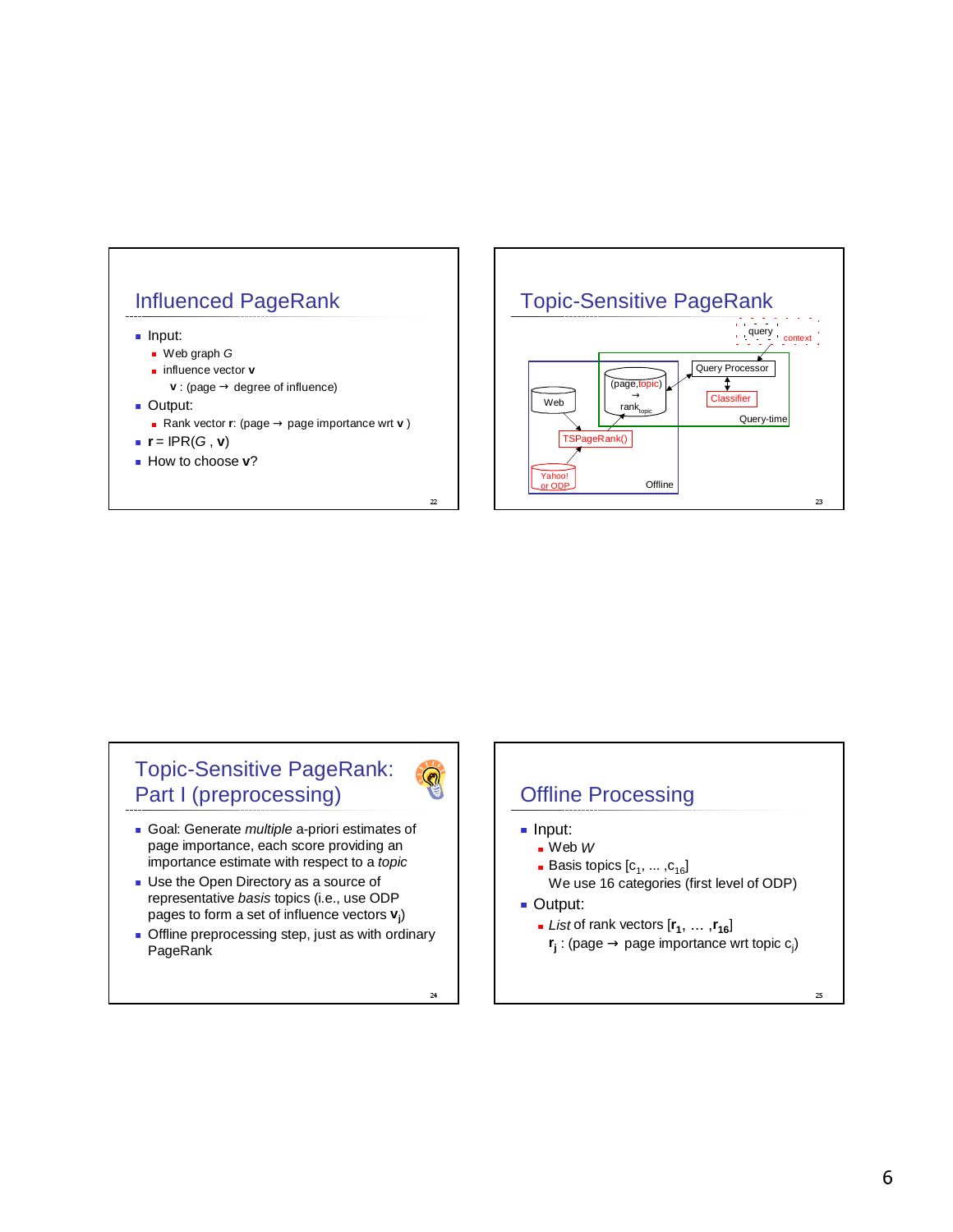





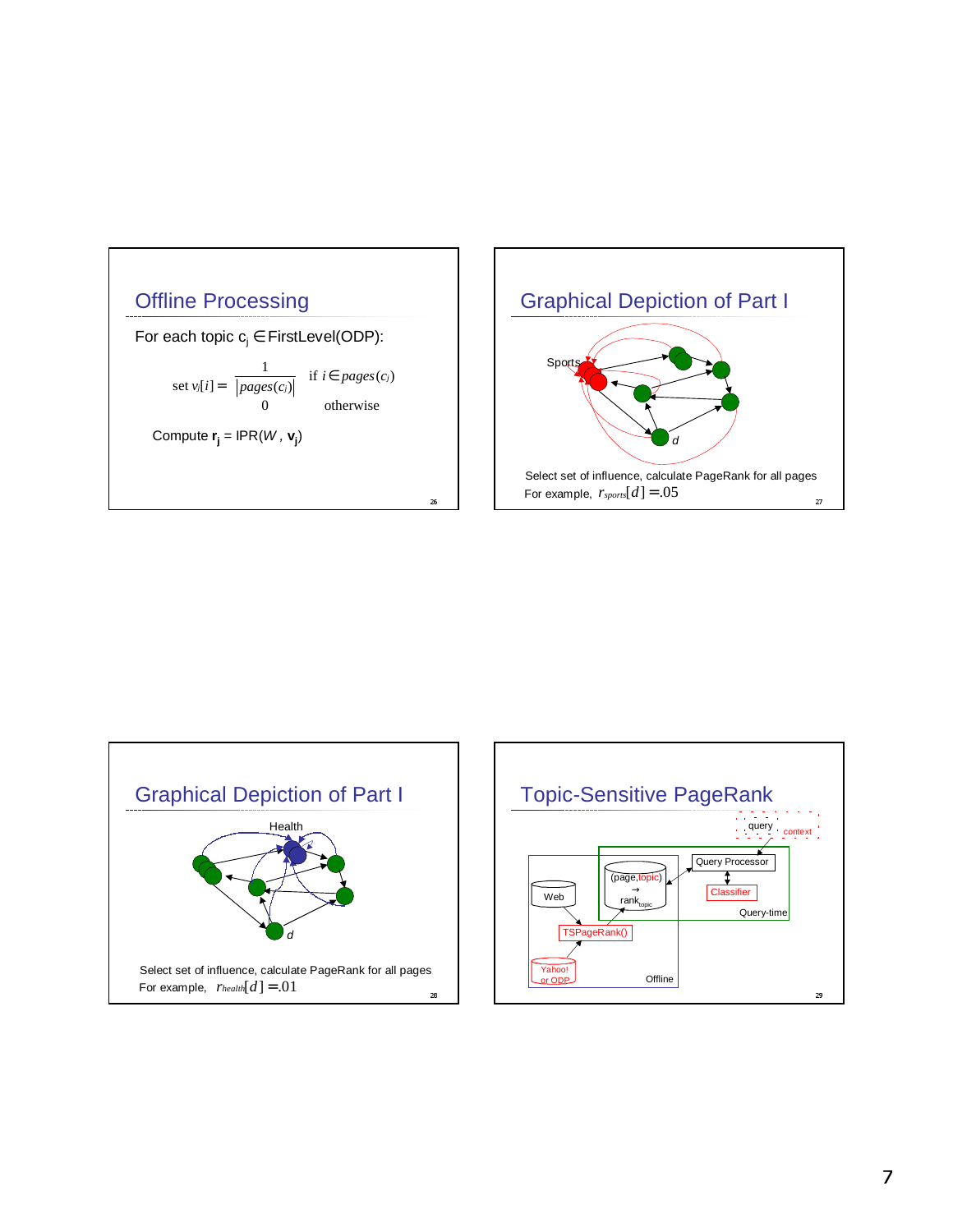# Topic-Sensitive PageRank: Part II (query processing)

- Goal: calculate some distribution of
- weights over the 16 topics in our basis
- Use a multinomial Naive Bayes classifier
	- Training set: pages listed in ODP
	- Input: {query} or {query, context}
	- **Dutput: probability distribution (weights) over** the basis topics

-

 $32$ 

# Two Usage Scenarios

- **Classify the query**
- **Classify the query + context** 
	- query history
	- **words surrounding a highlighted search phrase**

 $\overline{31}$ 

...

# Classify the Query

- **Only the link structure of pages relevant** to the query topic will be used to rank pages
- **Better to rank query 'golf' with the Sports**specific rank vector

#### Example Topic Distribution

 For the query 'golf', with no additional context, the distribution of topic weights we would use is:

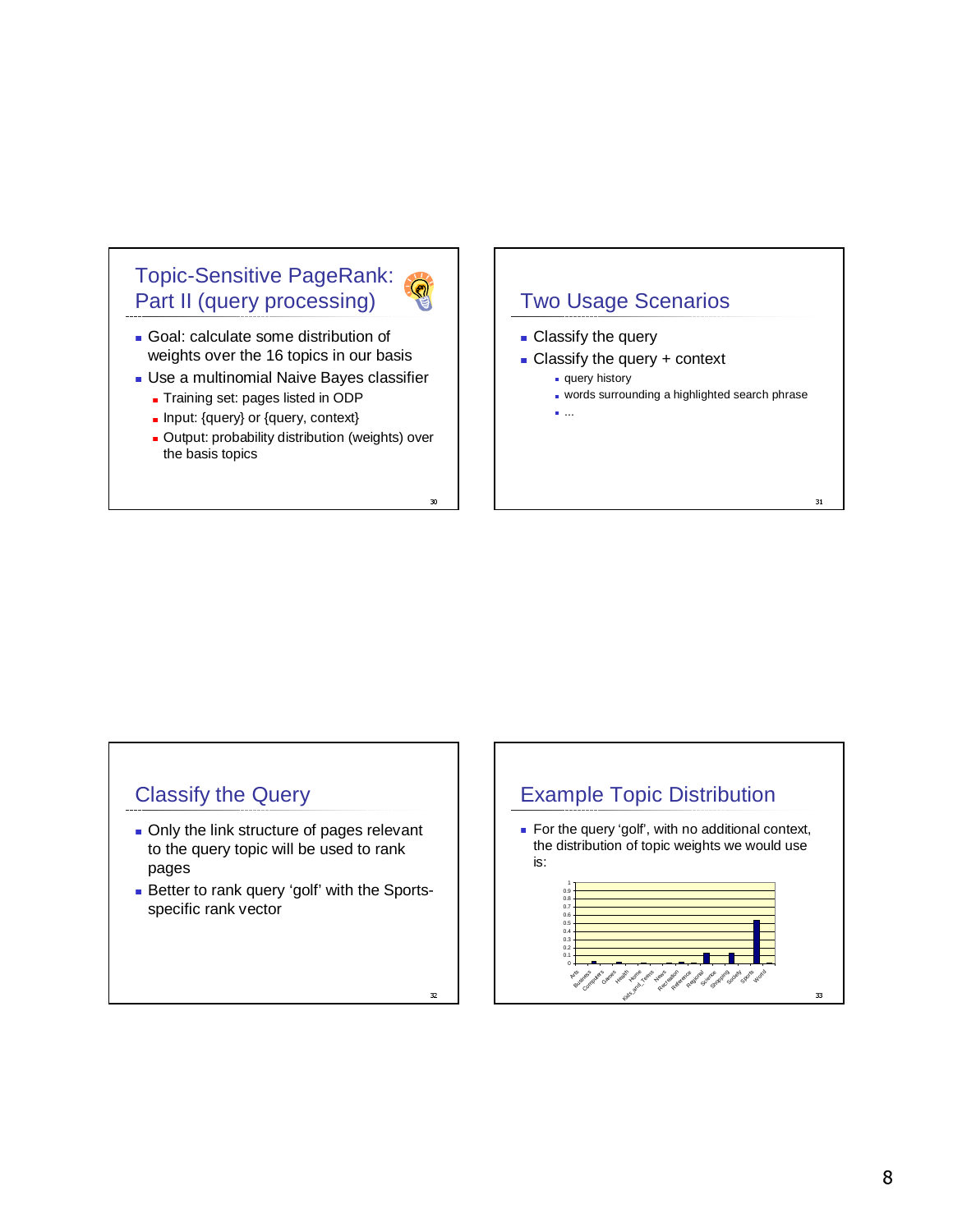# Classify the Query Context

- **The topic distribution will influence** rankings to prefer pages important to the topic of the query context
- If user issues queries about investment opportunities, a follow-up query on 'golf' should be ranked with the Businessspecific rank vector

### Picking the Topic Distribution

If the query is 'golf', but the previous query was 'financial services investments', then the distribution of topic weights we would use is:



#### Composite Link Score

 Use the distribution **w** to weight the respective topic-specific ranks, forming the topic-sensitive PageRank score for document d :

$$
s_d = \sum_j w_j r_j [d]
$$

#### Interpretation of Composite Score

- For set of influence vectors {**v<sup>j</sup>** }
	- $\Sigma_i[w_i \cdot \text{IPR}(W, \mathbf{v}_i)] = \text{IPR}(W, \Sigma_i[w_i \cdot \mathbf{v}_i])$
- Weighted sum of rank vectors itself forms a valid rank vector

34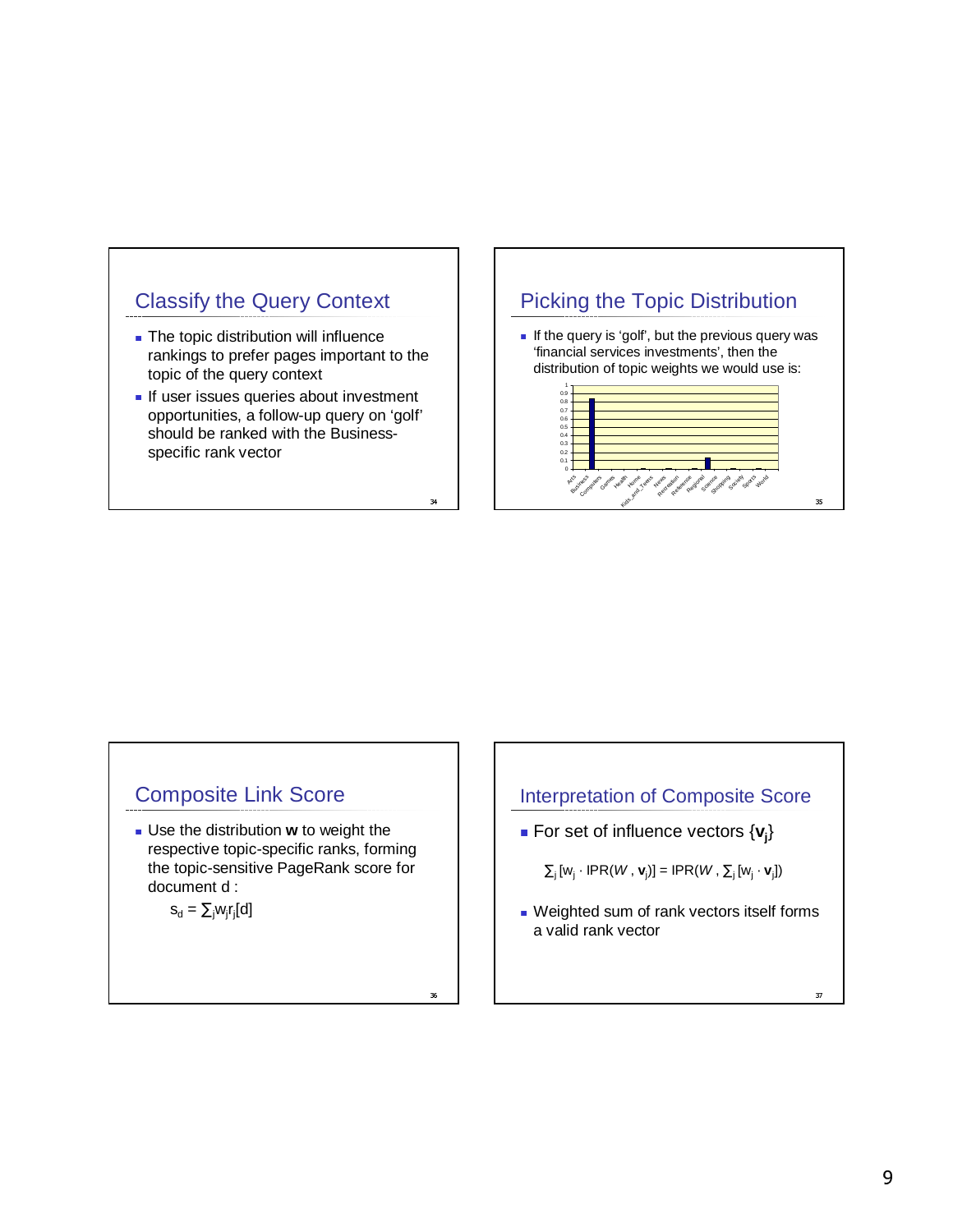



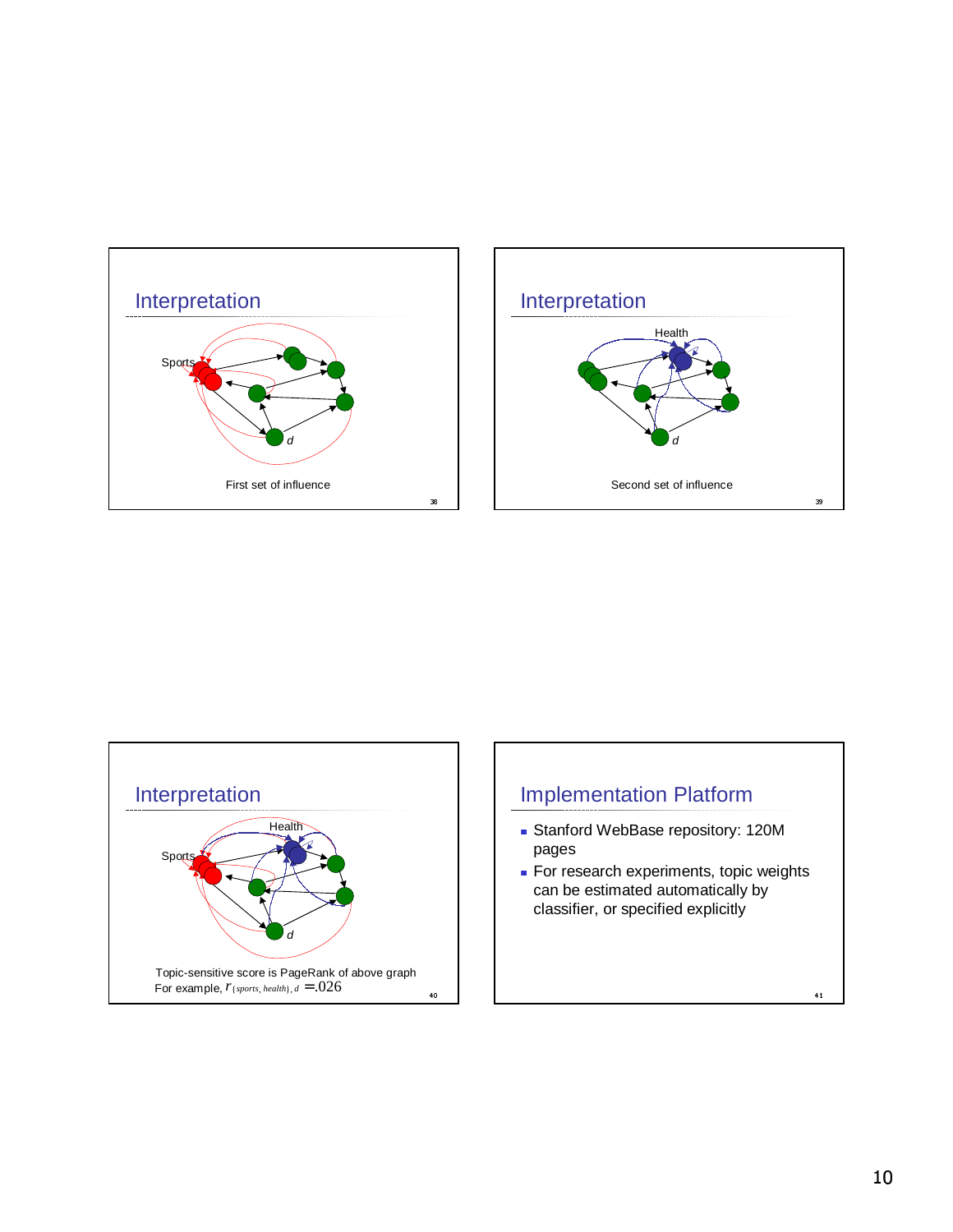#### Does it make a difference?

- Do the different topical rank vectors rank results for queries differently?
- **To answer, measure the similarity of** induced ranks for some set of test query results
- Details in paper, but short answer is, "yes, the different rank vectors induce different result rankings"

#### User Study (no search context)

**Test set of 10 queries** 

-

- **5** users were each shown top 10 results to queries, when ranked using
	- **B** Standard PageRank vector
	- **Topic-Sensitive PageRank vector**
- A page in the result was "relevant" if 3 of the 5 users judged it to be relevant

. . .

User Study (no search context) .<br>■ TopicSensitive  $0.9$  $_{0.8}$  $0.7$ Query

# User Study Follow-up

- **After factoring in text-based scoring, the** precision values for both standard and topic-sensitive ranking go up
- **Topic-sensitive rankings still preferred**
- **Precision**" not the best metric to use
	- **Some pages are "more relevant"**
	- **Some pages are of "higher quality"**

. . .

一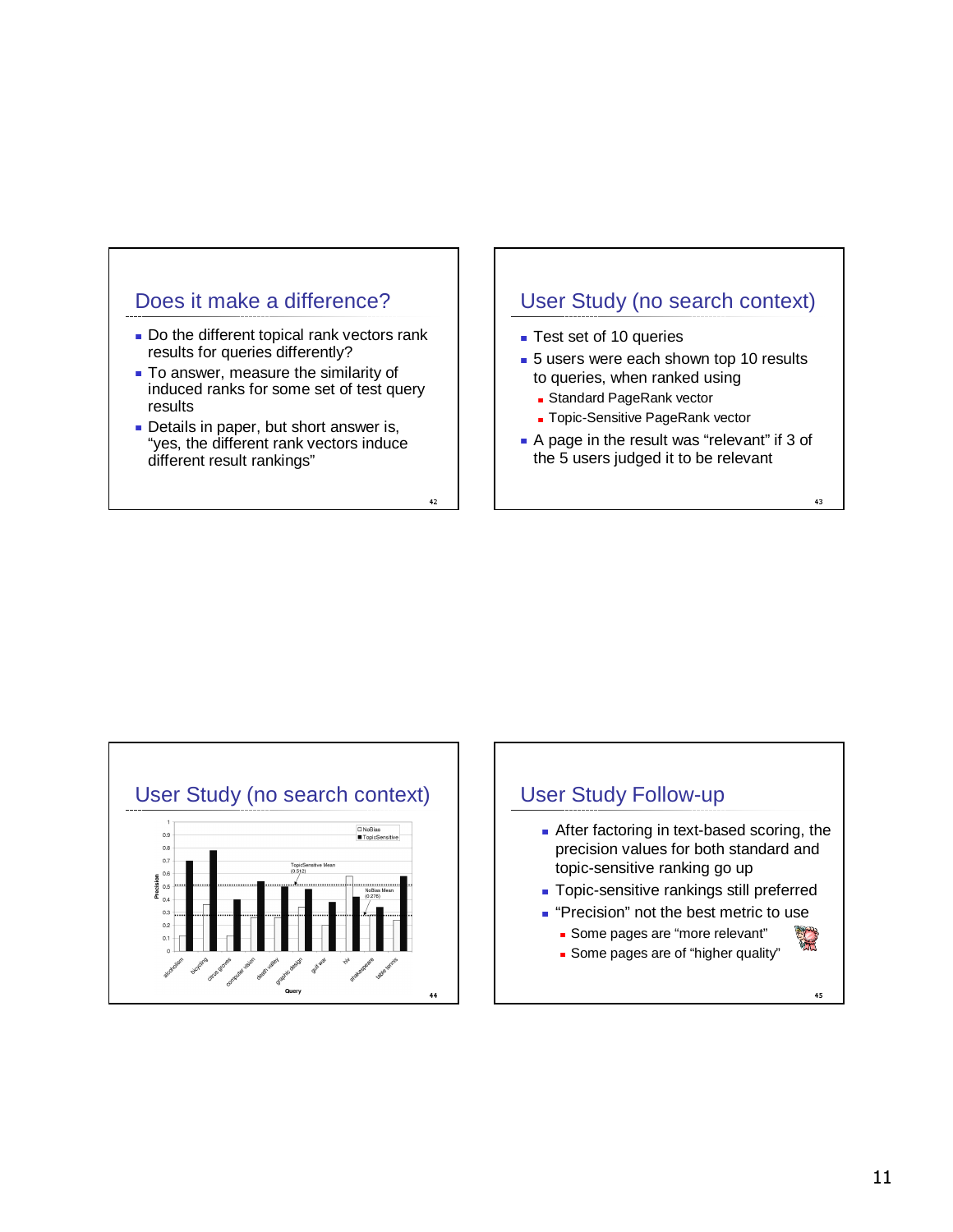





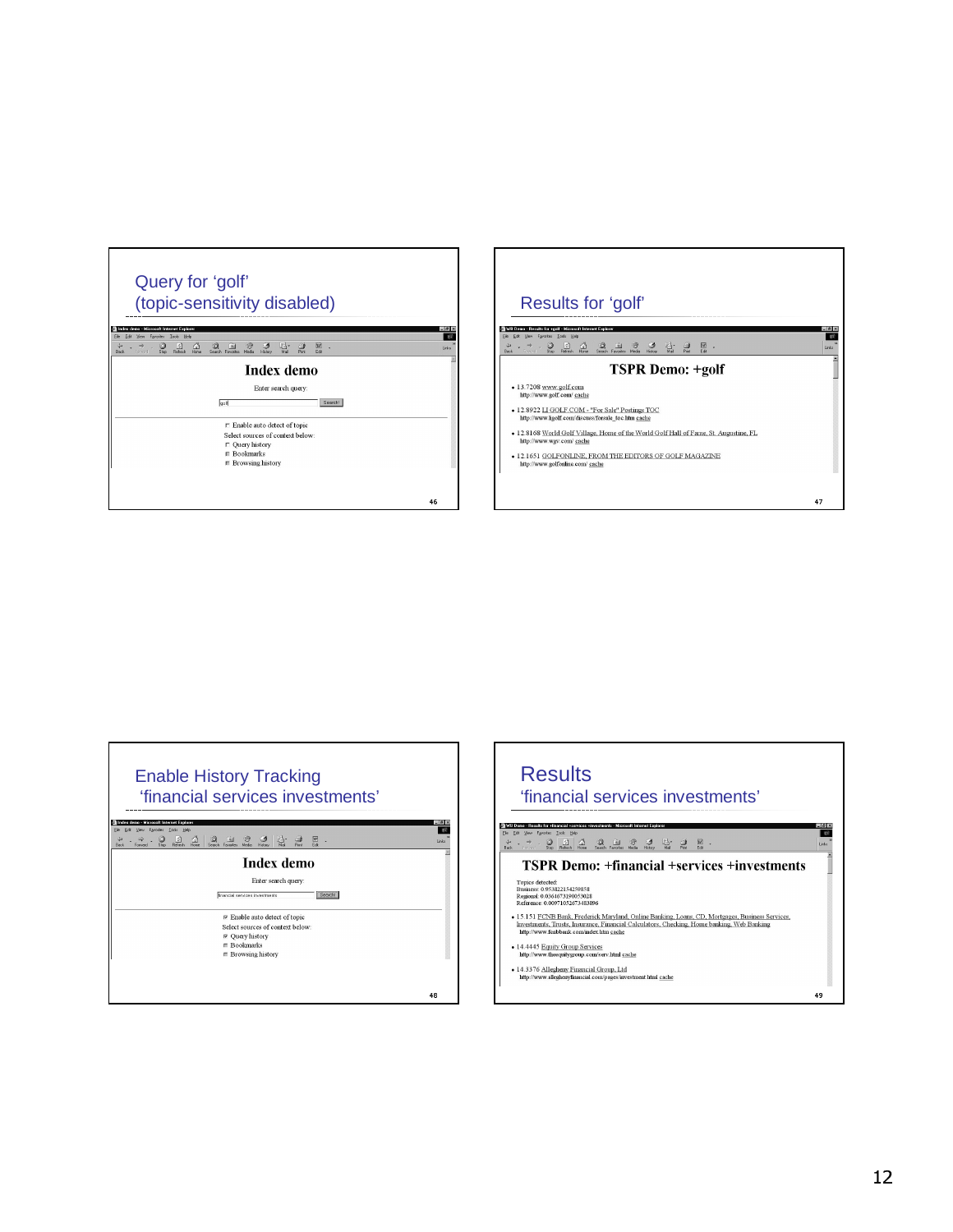





### Future Work

Graph weighting scheme based on page similarity to ODP category, rather than page membership to ODP category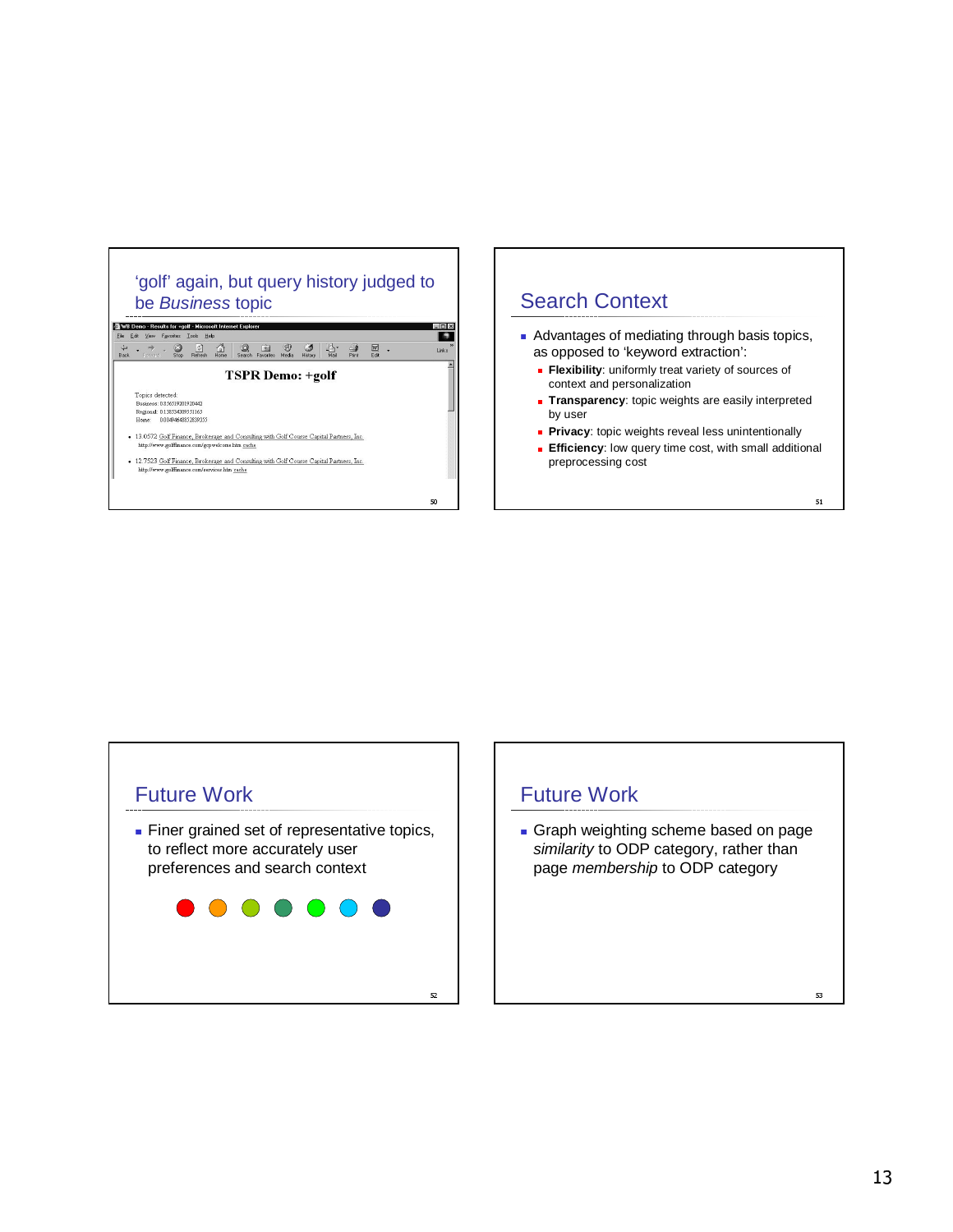